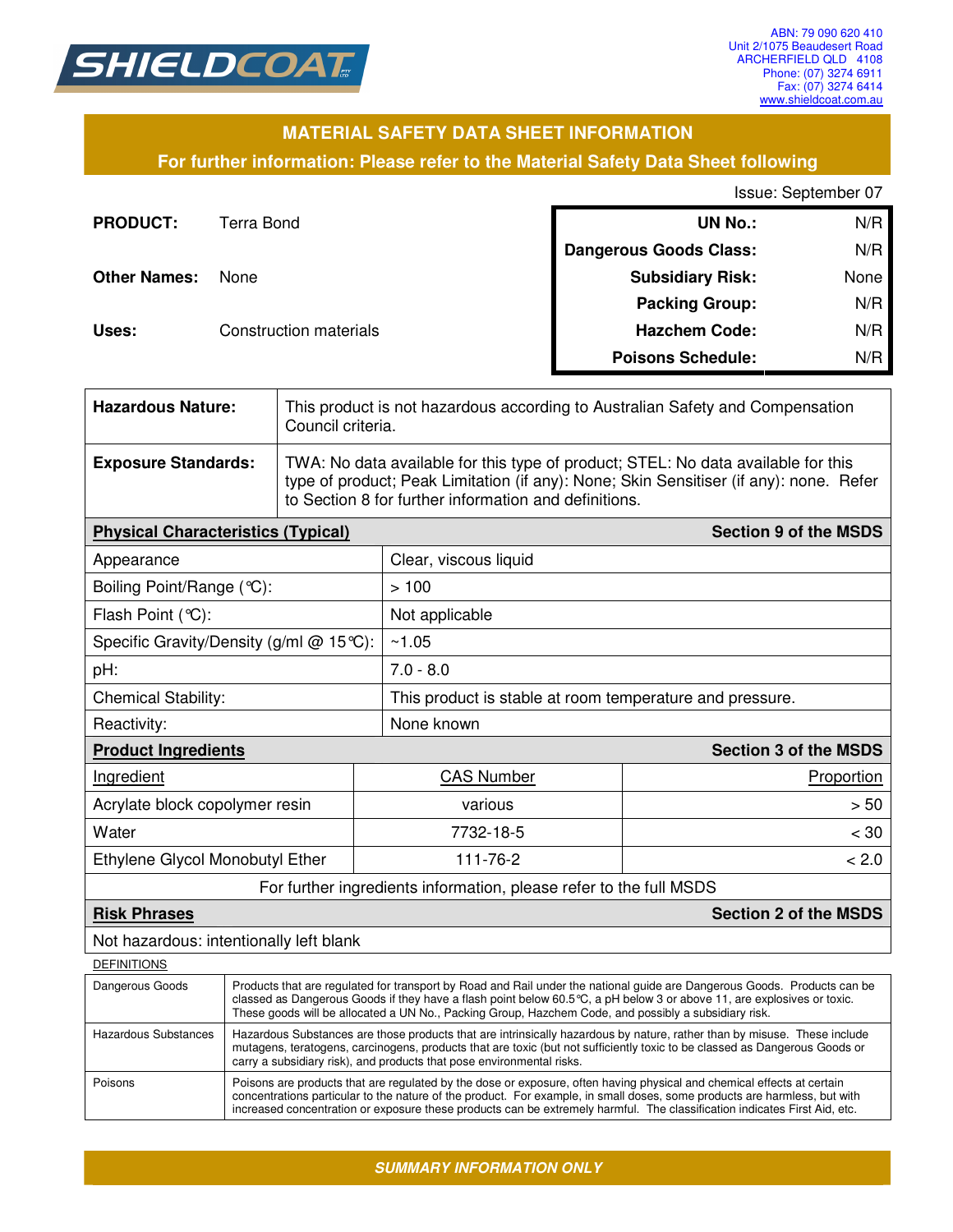

# *1. IDENTIFICATION*

| <b>Product Name:</b>      | Terra Bond                                   |
|---------------------------|----------------------------------------------|
| <b>Other Names:</b>       | None                                         |
| <b>Chemical Family:</b>   | Liquid Glaze                                 |
| <b>Molecular Formula:</b> | Not Applicable                               |
| <b>Recommended Use:</b>   | Construction materials                       |
| <b>Supplier:</b>          | Shieldcoat Pty Ltd                           |
| ABN:                      | 79 090 620 410                               |
| <b>Address:</b>           | 2/1075 Beaudesert Road, Archerfield Qld 4108 |
| Telephone:                | +61 7 3274 6911                              |
| Fax:                      | +61 7 3274 6414                              |
| <b>Emergency Phone:</b>   | 0414 479 458                                 |
| All other inquiries:      | +61 7 3274 6911                              |

# *2. HAZARDS IDENTIFICATION*

#### **Hazard Classification**

This product is not hazardous according to Australian Safety and Compensation Council criteria.

#### **Hazard Category**

This section is intentionally left blank.

### **Risk Phrases**

Not hazardous: intentionally left blank

#### **Safety Phrases**

Not hazardous: intentionally left blank

### **Dangerous Goods Classification**  N/R **Poisons Schedule**

N/R

# *3. COMPOSITION: Information on Ingredients*

| <b>Chemical Ingredient</b>      | <b>CAS Number</b> | <b>Proportion (% v/v)</b> |
|---------------------------------|-------------------|---------------------------|
| Acrylate block copolymer resin  | various           | > 50                      |
| Water                           | 7732-18-5         | $<$ 30                    |
| Ethylene Glycol Monobutyl Ether | 111-76-2          | < 2.0                     |
| Mould inhibitor                 | various           | < 0.                      |
| Surfactants                     | various           | < 2.0                     |

## *4. FIRST AID MEASURES*

**For advice, contact Poisons Information Centre (Phone Australia: 13 1126) or a doctor.** 

### **Ingestion**

If swallowed, DO NOT induce vomiting. Keep at rest. Seek immediate medical attention.

### **Eye Contact**

Flush eyes with large amounts of water until irritation subsides. Seek immediate medical attention.

### **Skin Contact**

Flush area with large amounts of water and wash area with soap if available. Remove contaminated clothing, including shoes, and launder before reuse. Seek medical attention for skin irritations.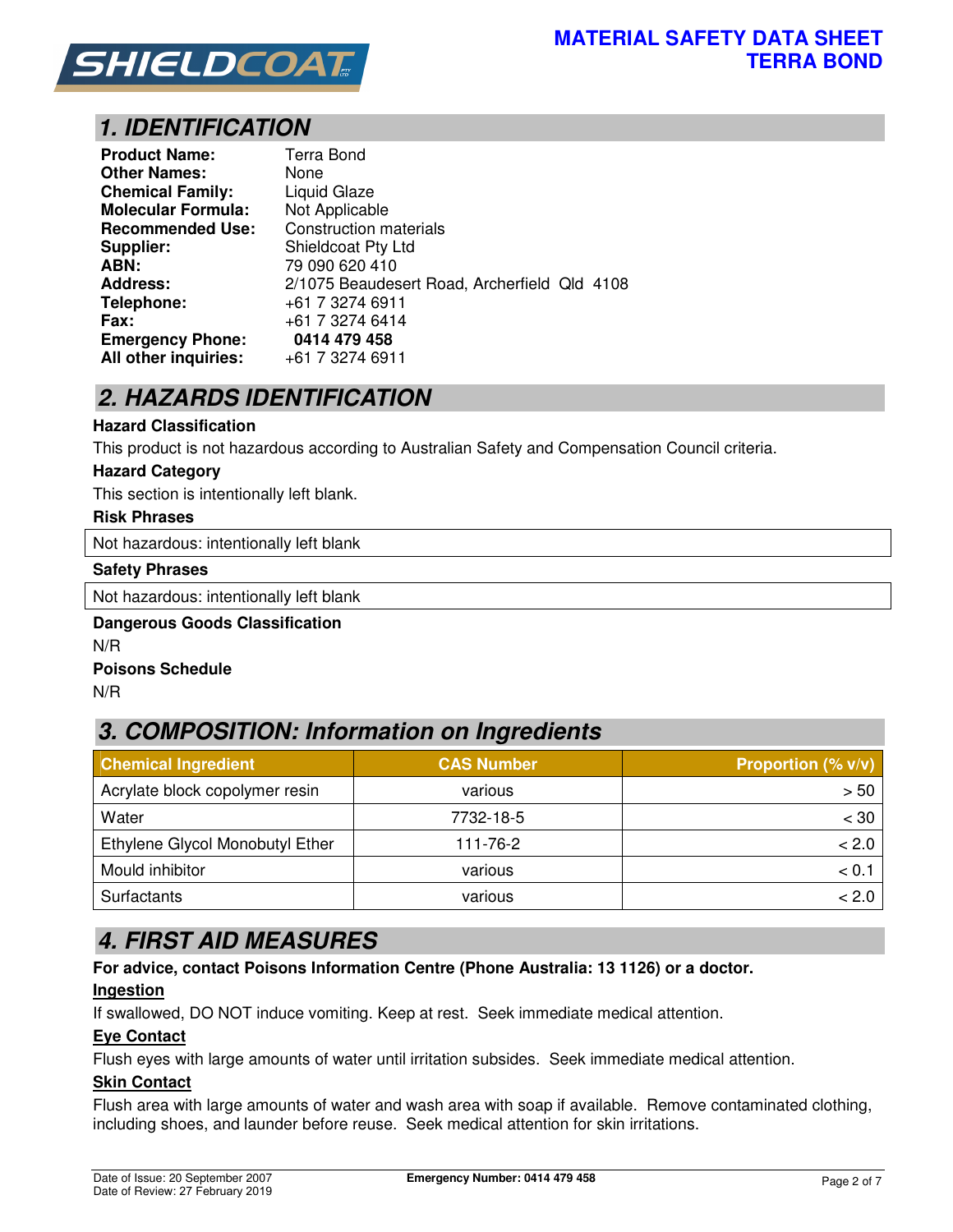

### **Inhalation**

Using proper respiratory protection, immediately remove the affective victim from exposure. Administer artificial respiration if breathing has stopped. Keep at rest. Seek immediate medical attention.

### **First Aid Facilities**

Provide eye baths and safety showers.

### **Medical Attention**

Treat according to symptoms.

# *5. FIRE FIGHTING MEASURES*

Shut off product that may 'fuel' a fire if safe to do so. Allow trained personnel to attend a fire in progress providing fire fighters with this Material Safety Data Sheet. Prevent extinguishing media from escaping to drains and waterways.

### **Suitable Extinguishing Media**

Product will not burn.

#### **Hazards from combustion products**

None: product will not burn.

### **Precautions for fire fighters and special protective equipment**

None: product will not burn.

### **Hazchem Code**

N/R

## *6. ACCIDENTAL RELEASE MEASURES*

### **Emergency Procedures**

Prevent product from escaping to drains and waterways. Contain leaking packaging in a containment drum. Prevent vapours or dusts from building up in confined areas. Ensure that drain valves are closed at all times. Clean up and report spills immediately.

### **Methods and materials for containment**

### *Major Land Spill*

- Eliminate sources of ignition.
- Warn occupants of downwind areas of possible fire and explosion hazard, where present.
- Prevent product from entering sewers, watercourses, or low-lying areas.
- Keep the public away from the area.
- Shut off the source of the spill if possible and safe to do so.
- Advise authorities if substance has entered a watercourse or sewer or has contaminated soil or vegetation.
- Take measures to minimise the effect on the ground water.
- Contain the spilled product using the resources in the spill kit.
- Recover by pumping use explosion proof pump or hand pump or with a suitable absorbent material.
- Consult an expert on disposal of recovered material and ensure conformity to local disposal regulations.
- See "First Aid Measures" and "Stability and Reactivity"

### *Major Water Spill*

- Eliminate any sources of ignition.
- Warn occupants and shipping in downwind areas of possible fire and explosion hazard, where present.
- Notify the port or relevant authority and keep the public away from the area.
- Shut off the source of the spill if possible and safe to do so.
- Confine the spill if possible.
- Remove the product from the surface by skimming or with suitable absorbent material.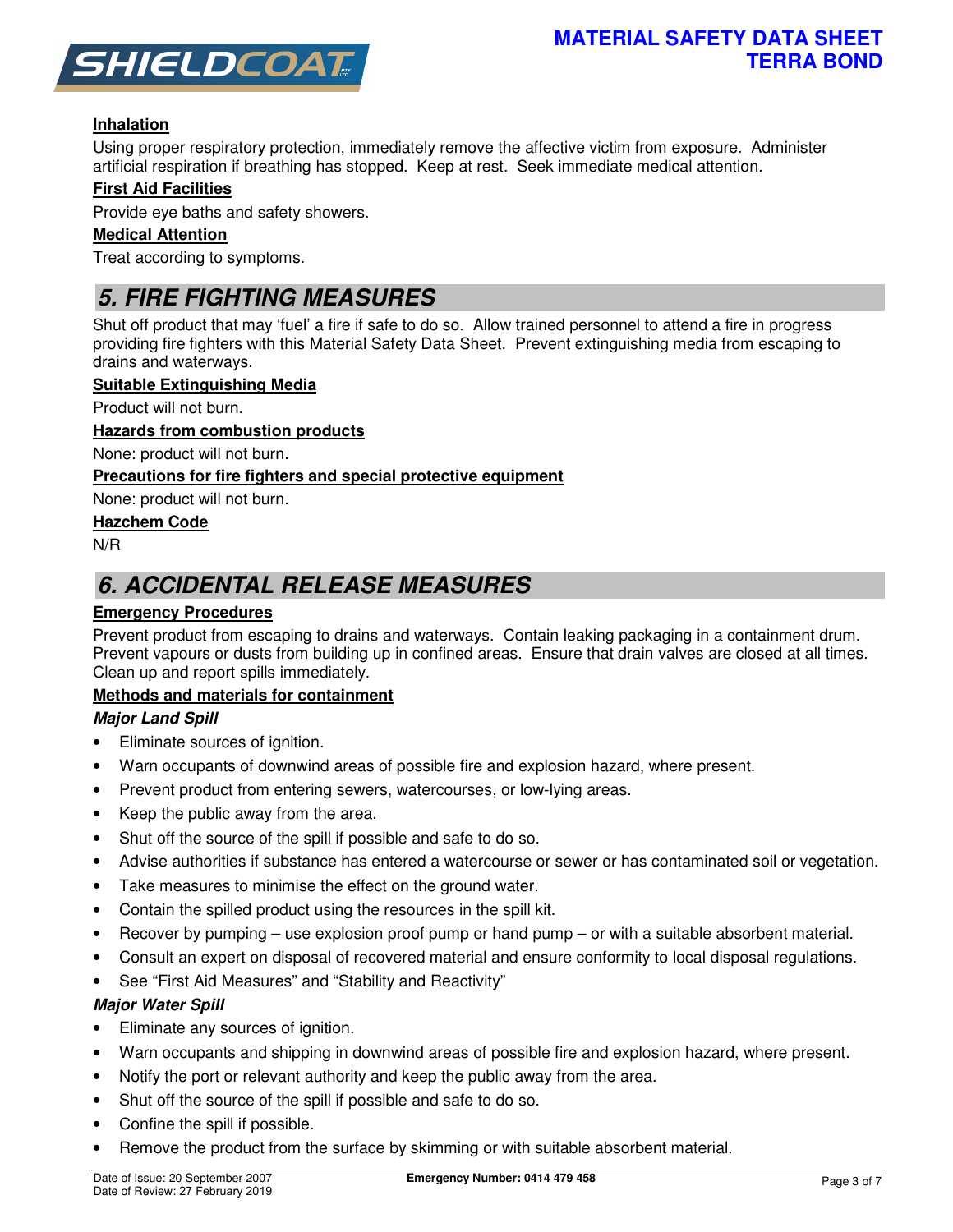

- Consult an expert on disposal of recovered material and ensure conformity to local disposal regulations.
- See "First Aid Measures" and "Stability and Reactivity".

### *7. HANDLING AND STORAGE*

### **Precautions for Safe Handling**

There are no specific safety requirements for handling this product. Standard industrial hygiene and safety practice is recommended when using this product.

### **Conditions for Safe Storage**

There are no specific safety requirements for storing this product. Consider checking containers for leaks periodically and protect the packaging from physical damage (store out of direct sunlight, away from high traffic areas, etc.).

### **Incompatible Materials**

None known

# *8. EXPOSURE CONTROLS: PERSONAL PROTECTION*

### **National Exposure Standards**

The time weighted average concentration (TWA) for this product is: No data available for this type of product, which means the highest allowable exposure concentration in an eight-hour day for a five-day working week. The short term exposure limit (STEL) is: No data available for this type of product, which is the maximum allowable exposure concentration at any time. Replacing a TWA or STEL value for some products is a Peak Limitation value (Peak): None applies in this case. In addition to the exposure concentrations may be a subsidiary caution in such cases where the product is a skin sensitiser, represented as (Sk), where none applies in this case.

### **Biological Limit Values (BLV)**

No data available for this type of product

### **Engineering Controls: Ventilation**

The use of local exhaust ventilation is recommended to control process emissions near the source. Laboratory samples should be handled in a fume hood. Provide mechanical ventilation of confined spaces. Use explosion proof equipment.

### **Personal Protective Equipment**

**Respiratory Protection:** Where concentrations in air may approach or exceed the limits described in the National Exposure Standards, it is recommended to use a half-face filter mask to protect from overexposure by inhalation. A type 'A' filter material is considered suitable for this product.

**Eye Protection:** Always use safety glasses or a face shield when handling this product.

**Skin/Body Protection:** Always wear long sleeves, long trousers, or coveralls, and enclosed footwear or safety boots when handling this product. It is recommended that chemical resistant gloves be worn when handling this product.

## *9. PHYSICAL AND CHEMICAL PROPERTIES*

| <b>Property</b>                 | <b>Unit of measurement</b> | Typical Value         |
|---------------------------------|----------------------------|-----------------------|
| Appearance                      | None                       | Clear, viscous liquid |
| <b>Boiling Point/Range</b>      | °C                         | >100                  |
| <b>Flash Point</b>              | ℃                          | Not applicable        |
| SG/Density ( $@$ 15°C)          | $g/ml$ ; kgm <sup>-3</sup> | ~1.05                 |
| Vapour Pressure @ 20℃           | kPa                        | No data available     |
| Vapour Density @ 20℃            | g/ml; $kgm^{-3}$           | No data available     |
| <b>Autoignition Temperature</b> | ℃                          | Not applicable        |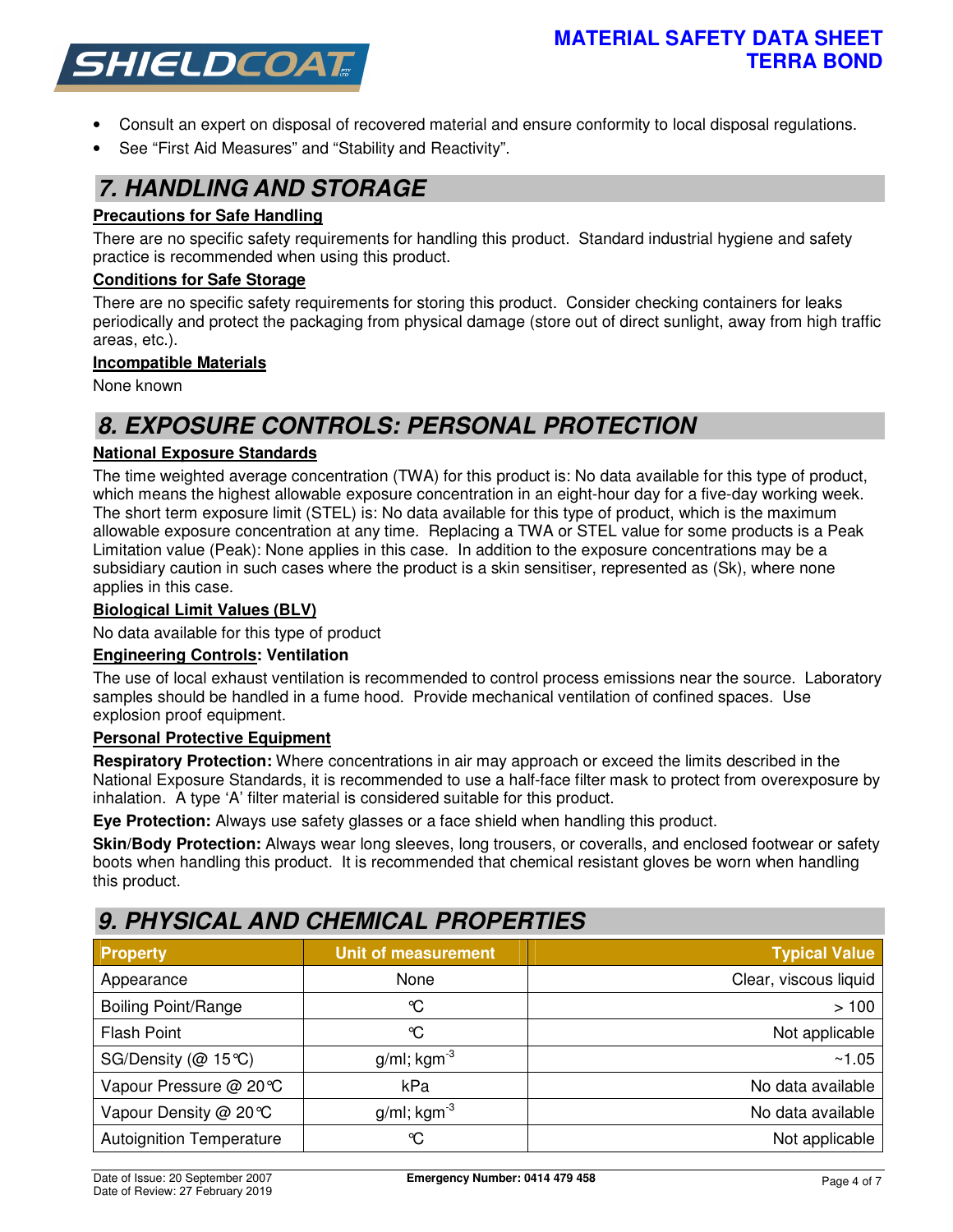

### **MATERIAL SAFETY DATA SHEET TERRA BOND**

| <b>Property</b>          | <b>Unit of measurement</b> | <b>Typical Value</b> |
|--------------------------|----------------------------|----------------------|
| Explosive Limits in Air  | % vol/vol                  | Not applicable       |
| Viscosity $@$ 20 °C      | cPs, mPas                  | >400                 |
| Percent volatiles        | % vol/vol                  | 40%                  |
| Acidity/alkalinity as pH | None                       | $7.0 - 8.0$          |
| Solubility in Water      | g/                         | Water soluble        |
| Other solvents           | ٠                          | None                 |

The values listed are indicative of this product's physical and chemical properties. For a full product specification, please consult the Technical Data Sheet.

# *10. STABILITY AND REACTIVITY*

### **Chemical stability**

This product is stable at room temperature and pressure.

#### **Conditions to avoid**

None known

### **Hazardous decomposition products**

None known

#### **Hazardous reactions**

None known

#### **Hazardous polymerisation**

Will not occur

## *11. TOXICOLOGICAL INFORMATION*

### **Acute Effects**

### **Ingestion**

Ingestion will result in discomfort on swallowing. No narcotic effects are expected.

### **Eye Contact**

This product will cause discomfort to the eye and surrounding tissue. These effects will subside with appropriate First Aid.

### **Skin Contact**

This product is unlikely have any effect on the skin, however, individuals with pre-existing skin conditions may experience some sensitivity.

### **Inhalation**

Inhalation of this product is unlikely and no vapours are present in the formula.

### **Chronic Effects**

None known

### **Other Health Effects Information**

None known

### **Toxicological Information**

Oral LD<sub>50</sub>: No data available

Dermal LD<sub>50</sub>: No data available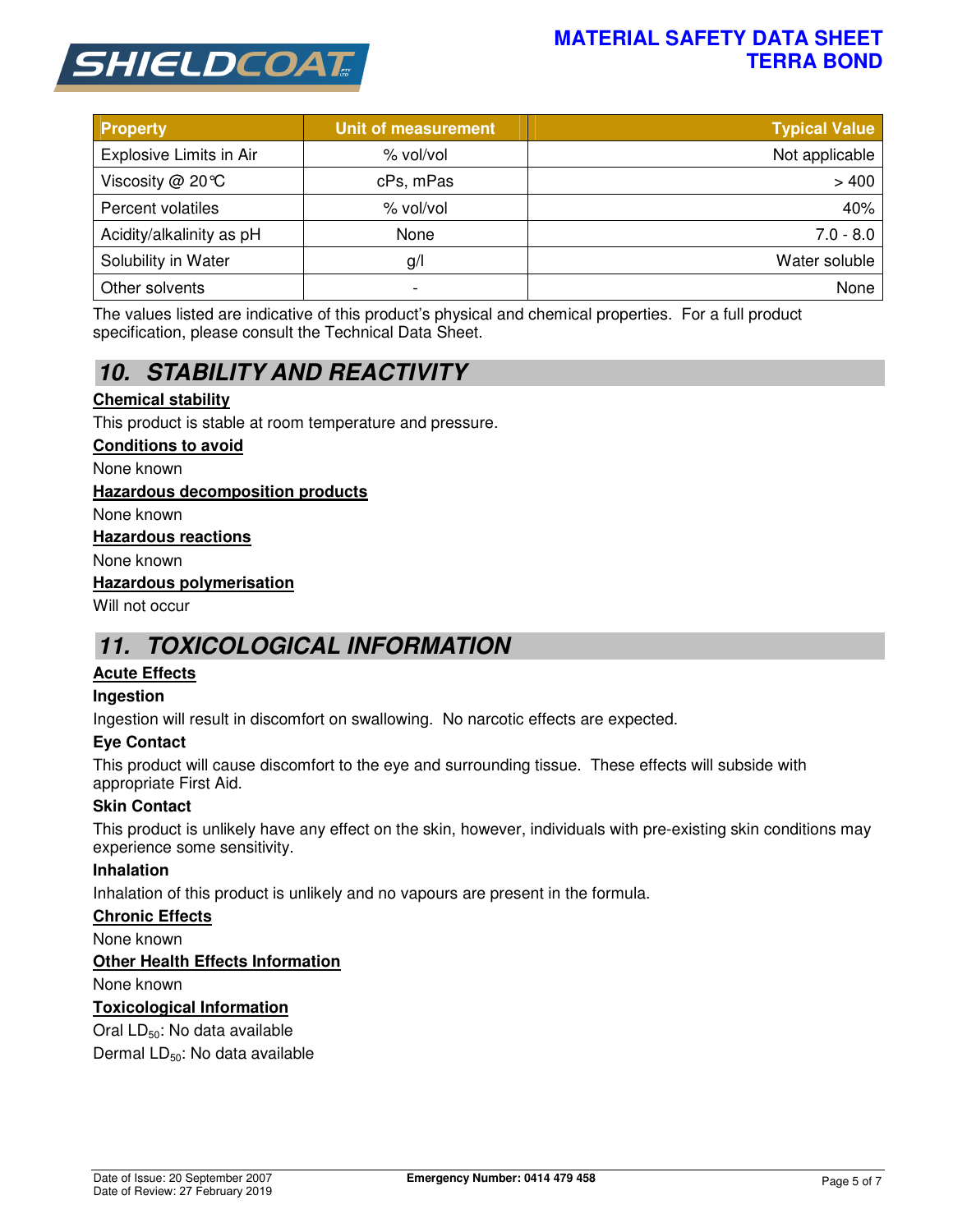

# *12. ECOLOGICAL INFORMATION*

### **Ecotoxicity**

### **Aquatic Toxicity:**

| Fish Toxicity $LC_{50}$ :        | No data available |
|----------------------------------|-------------------|
| Daphnia Magna EC <sub>50</sub> : | No data available |
| Blue-green algae:                | No data available |
| Green algae:                     | No data available |

#### **Persistence/Biodegradability:**

This product is expected to persist.

#### **Mobility:**

This product is unlikely to be very mobile.

### *13. DISPOSAL CONSIDERATIONS*

### **Disposal Methods**

Empty packaging should be taken for recycling, recovery or disposal through a suitably qualified or licensed contractor. Care should be taken to ensure compliance with national and local authorities. Packaging may still contain product residue that may be harmful. Ensure that empty packaging is managed in accordance with Dangerous Goods regulations.

### **Special Precautions**

This product is not suitable for disposal by either landfill or via municipal sewers, drains, natural streams or rivers. This product is ashless and can be incinerated in a regulated facility. In the absence of a designated industrial incinerator, this product should be treated and disposed through chemical waste treatment, or considered for use in solvent recycling.

## *14. TRANSPORT INFORMATION*

| <b>Road and Rail Transport</b> |                   | <b>Marine Transport</b>    |                   | <b>Air Transport</b>       |                   |
|--------------------------------|-------------------|----------------------------|-------------------|----------------------------|-------------------|
| UN No.                         | N/R               | UN No.                     | N/R               | UN No.                     | N/R               |
| Proper<br>Shipping<br>Name     | Roof tile coating | Proper<br>Shipping<br>Name | Roof tile coating | Proper<br>Shipping<br>Name | Roof tile coating |
| DG Class                       | N/R               | DG Class                   | N/R               | <b>DG Class</b>            | N/R               |
| Sub. Risk                      | None              | Sub. Risk                  | None              | Sub. Risk                  | None              |
| Packing<br>Group               | N/R               | Packing<br>Group           | N/R               | Packing<br>Group           | N/R               |
| Hazchem                        | N/R               | Hazchem                    | N/R               | Hazchem                    | N/R               |

### **Dangerous Goods Segregation**

This product is not classified as Dangerous Goods for Transport by Road and Rail.

### *15. REGULATORY INFORMATION*

**Country/Region:** Australia **Inventory:** AICS **Status:** Listed **Poisons Schedule:** N/R